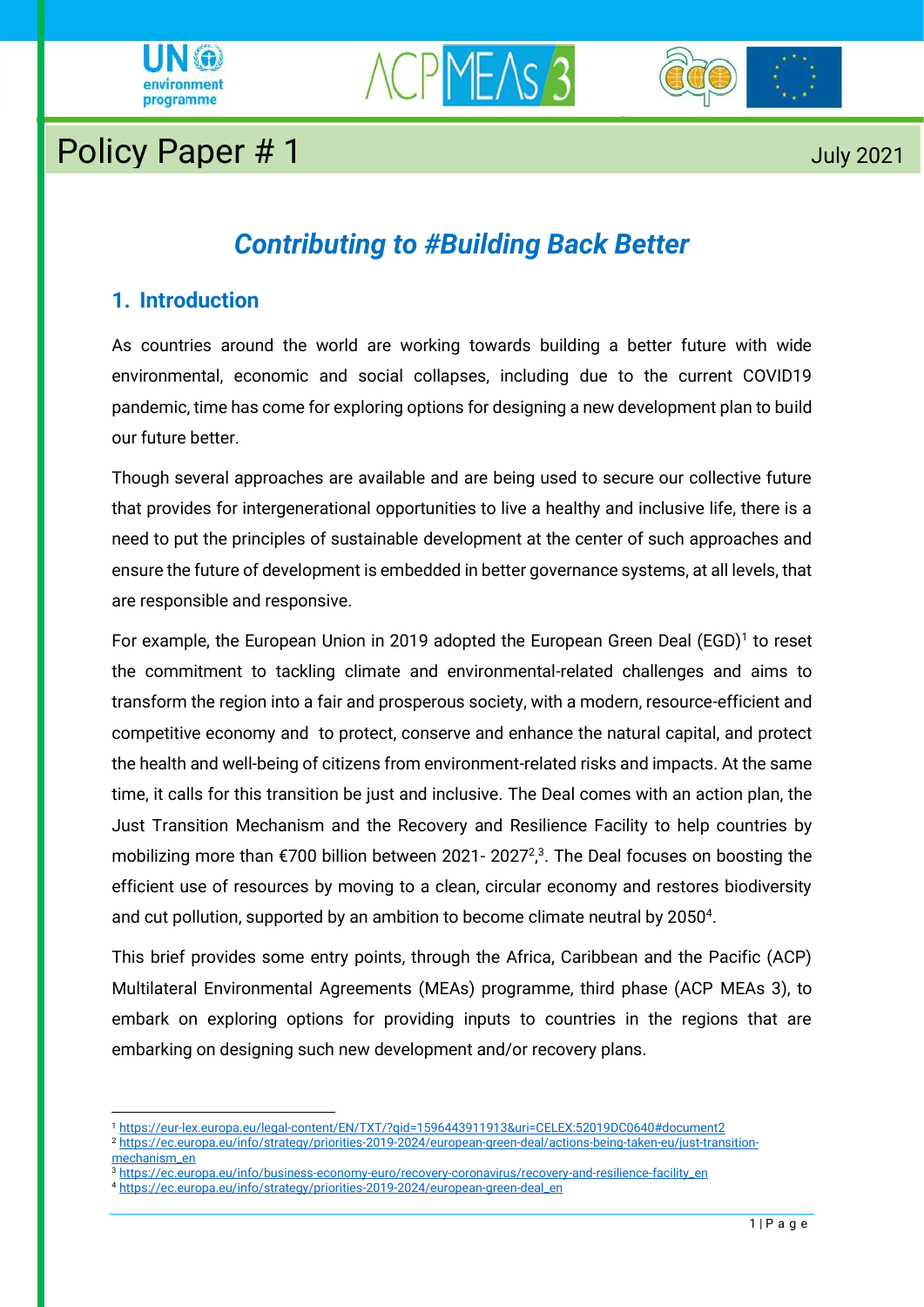### **2. Environmental Governance**

Governing our planet's rich and diverse natural resources is an increasingly complex challenge. Current and emerging challenges of sustainable development, including the current COVID19 pandemic indicate our globalized world of interconnected nations, economies and people. Managing environmental threats, particularly those that cross political borders such as climate change, air pollution, chemicals such as mercury and biodiversity loss will require new global, regional, national and local responses involving a wide range of stakeholders<sup>5</sup>.

Environmental governance is critical for finding solutions to these challenges. Environmental Governance comprises the rules, practices, policies and institutions that shape how humans interact with the environment. Good environmental governance takes into account the role of all actors that impact the environment. From governments to NGOs, the private sector and civil society, cooperation is critical to achieving effective environmental governance that can help us move towards a more sustainable future.

The UNEP Medium Term Strategy (2022-2025) calls for strengthening the legal architecture for strengthening environmental governance<sup>6</sup>. Ensuring compliance to environmental laws and regulations has been identified as critical to achieving better environmental governance. Support to countries such as those in Africa, Caribbean and the Pacific are critical to ensuring building peace and resilience in dealing with environmental challenges.

As countries re-align their economies and priorities for development, the new development plans need to look at the following three areas for enhancing better environmental governance.

- a. Review and adoption of legal and related measures to deal with issues of nature conservation, monitoring and managing pollution and safe handling of chemicals and waste;
- b. Develop guidelines and toolkits necessary for stakeholder engagement in implementing the legal and regulatory measures, and
- c. Comply with provisions of rule of law in supporting partnerships, both vertically and horizontally that supports future environmental management that is responsive and inclusive.

<sup>5</sup>[https://wedocs.unep.org/bitstream/handle/20.500.11822/7935/Environmental\\_Governance.pdf?sequence=5&isAllowed=y](https://wedocs.unep.org/bitstream/handle/20.500.11822/7935/Environmental_Governance.pdf?sequence=5&isAllowed=y) <sup>6</sup>[https://wedocs.unep.org/bitstream/handle/20.500.11822/33792/Agenda%20Item%205%20MTS%20151%20CPR%20v3%20%](https://wedocs.unep.org/bitstream/handle/20.500.11822/33792/Agenda%20Item%205%20MTS%20151%20CPR%20v3%20%28without%20notes%29.pdf?sequence=1&isAllowed=y) [28without%20notes%29.pdf?sequence=1&isAllowed=y](https://wedocs.unep.org/bitstream/handle/20.500.11822/33792/Agenda%20Item%205%20MTS%20151%20CPR%20v3%20%28without%20notes%29.pdf?sequence=1&isAllowed=y)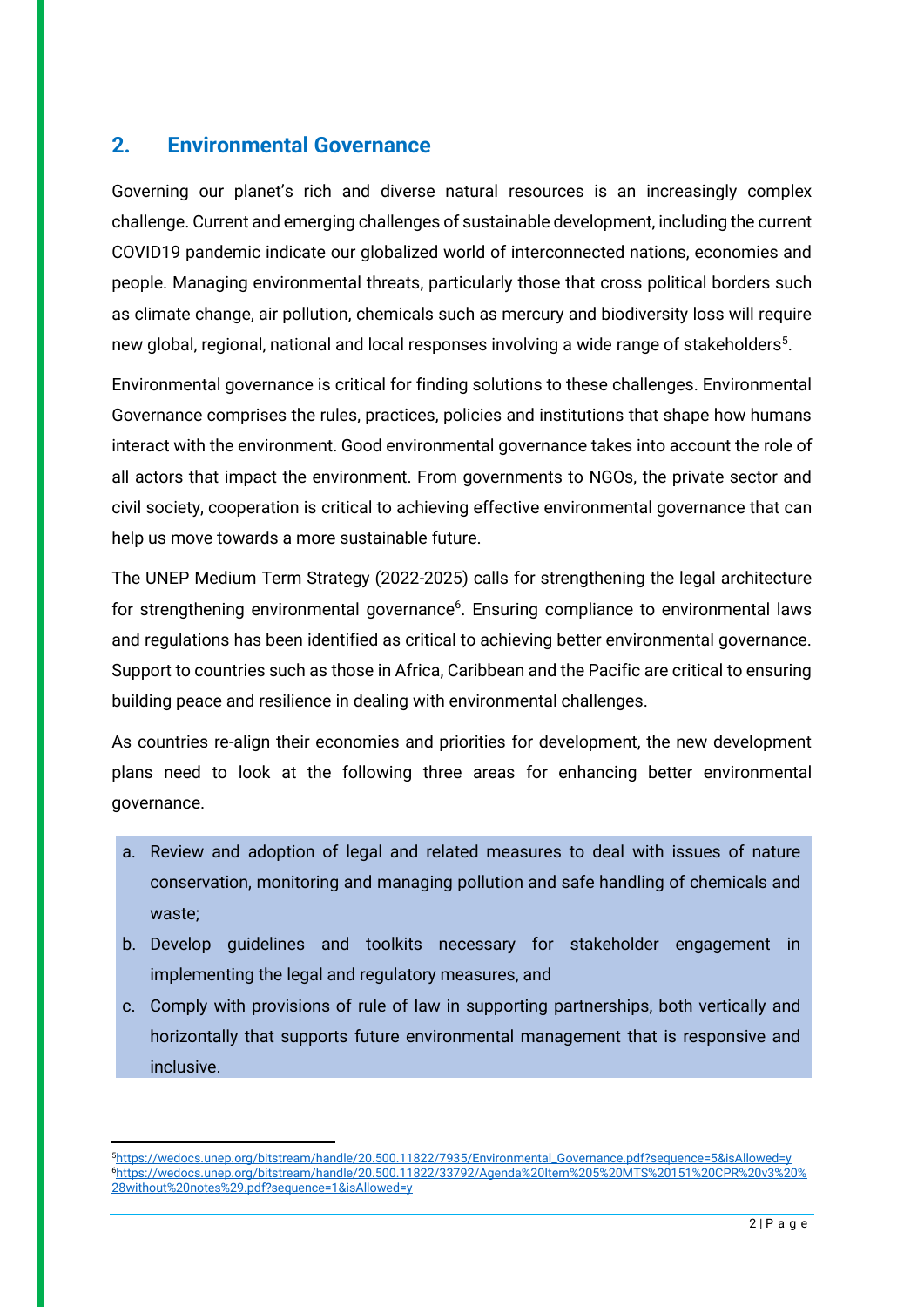## **3. Role of Multilateral Environmental Agreements**

Multilateral environmental agreements (MEAs) form an overarching international and/or regional legal basis for our efforts to deal with environmental issues that are transboundary in nature. These conventions and agreements complement national legislation and bilateral or regional agreements.

The role of multilateral environmental agreements in achieving sustainable development has long been recognized<sup>7</sup>. Paragraph 89 of the outcome document of the United Nations Conference on Sustainable Development, entitled "The future we want", Member States recognized the significant contributions of the multilateral environmental agreements to sustainable development<sup>8</sup>.

The MEAs offer access to worldwide knowledge, tools and financial resources, and they can give conservation agencies a stronger mandate at local and national levels. However, the threats they address and the solutions they outline are to be evaluated against the priorities of social and economic issues. This entails linkages among different problems and sectors at various scales. Regional and ecosystem-level approaches are most appropriate for sorting out linkages and priorities. Extensive capacity building is needed at these levels to foster the requisite skills for integrated approaches. In addition, new mechanisms may be required at these levels to coordinate diverse specialized regimes $9$ .

Countries can focus on developing elements of a new development plan considering the following.

- a. Synergistic implementation of the biodiversity and chemical cluster MEAs, among themselves and across;
- b. Enhanced commitments to realizing the objectives of the MEAs that are measurable and impactful, and
- c. Strengthening institutional and individual capacities of various stakeholder groups including youth and women to deal with current and emerging issues on linking environmental management and sustainable development.

<sup>7</sup>UNEP (2016) Enhancing cooperation among the seven biodiversity related agreements and conventions at the national level using national biodiversity strategies and action plans. United Nations Environment Programme (UNEP), Nairobi, Kenya <sup>8</sup><https://sustainabledevelopment.un.org/futurewewant.html>

<sup>9</sup> [https://www.cambridge.org/core/journals/oryx/article/global-governance-for-the-environment-and-the-role-of-multilateral](https://www.cambridge.org/core/journals/oryx/article/global-governance-for-the-environment-and-the-role-of-multilateral-environmental-agreements-in-conservation/878E480273BE8BA5A248898021F7D2E8)[environmental-agreements-in-conservation/878E480273BE8BA5A248898021F7D2E8](https://www.cambridge.org/core/journals/oryx/article/global-governance-for-the-environment-and-the-role-of-multilateral-environmental-agreements-in-conservation/878E480273BE8BA5A248898021F7D2E8)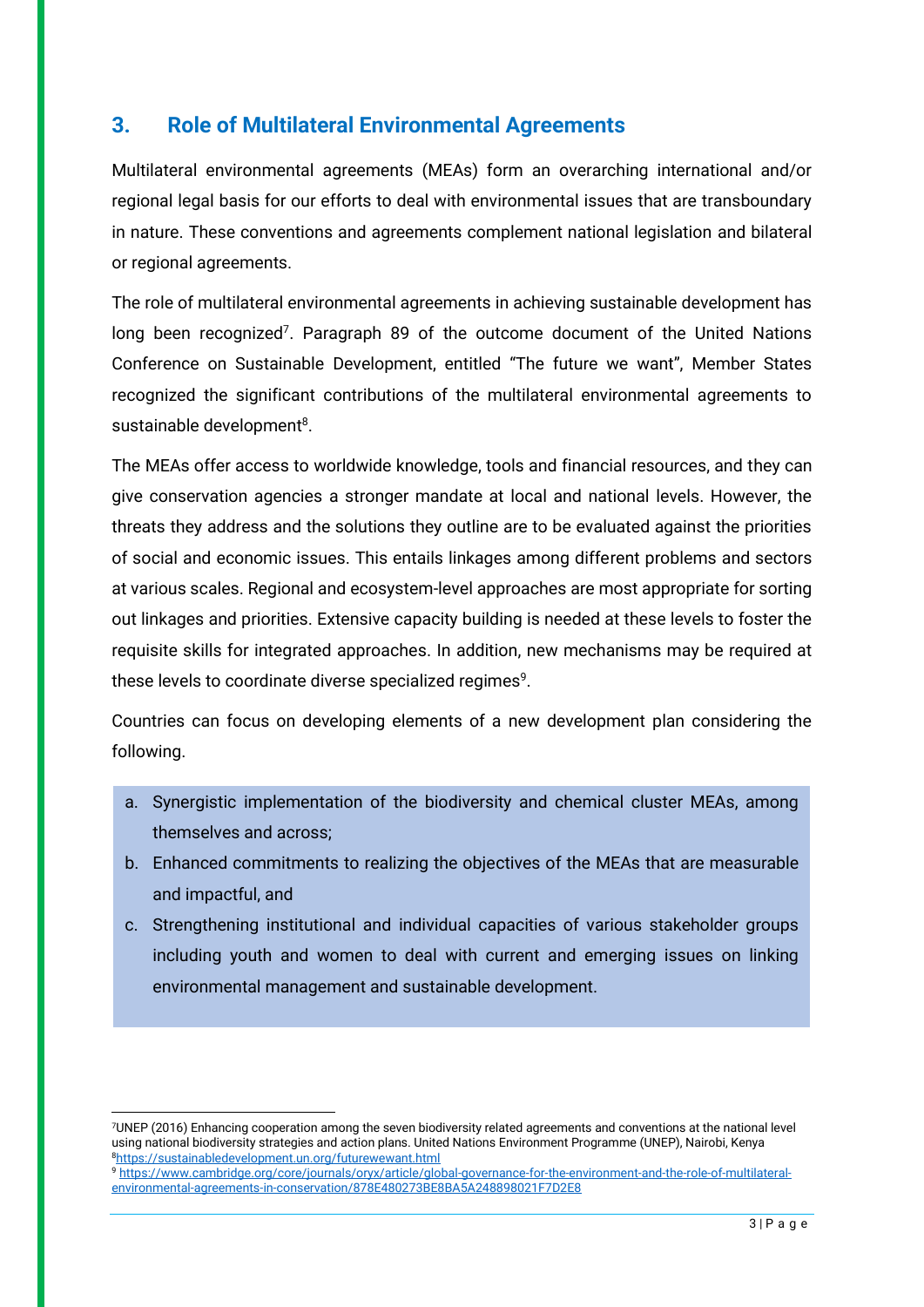#### **4. Ocean Governance**

One of the key and emerging issues for the Africa, Caribbean and Pacific region countries is to ensure appropriate measures to deal with ocean governance. Ocean governance includes the processes, agreements, rules and institutions developed to organize, regulate and manage the way in which humans use the ocean and its resources. Considering that oceans includes High Seas and Biodiversity Beyond National Jurisdiction (BBNJ), there is a need for differential approach to deal with ocean governance by countries where a combination of national, regional and global processes and regulations are needed to sustainably manage the ocean and coastal resources. These resources range from coastal fisheries to the prospecting of deep seabed genetic resources.

The process of ocean governance should be integrated horizontally because it requires the participation of governmental institutions, the private sector, NGOs, local and civil society organizations, academics, scientists, etc., as well as vertically across all of levels of governance within an integrated system with reciprocal collaboration and coordination.

According to the United Nations<sup>10</sup>, while there is general agreement in international policy that an ecosystem approach is needed to improve ocean governance, its application in practice is still limited. This is due in large part to the considerable practical difficulties of implementation, including the availability of suitable information and lack of analytical and scientific tools to support the process. Many different ecosystem approaches exist and include those used by the Convention on Biological Diversity and the Food and Agriculture Organization of the United Nations, which are highly compatible. In practice, some of the most widely implemented ecosystem approaches include integrated coastal zone management, sometimes referred to as integrated coastal area management, and integrated water resources management, sometimes expressed as river basin management. In addition, many indigenous management systems embody a holistic view of the connections between all living things and their environment and are thus also an expression of an ecosystem approach.

Sustainable Development Goal 14, with its comprehensive set of targets, provides an opportunity to bring ocean governance to the forefront of the global dialogue on sustainable development.

<sup>10</sup> <https://www.un.org/en/chronicle/article/global-marine-governance-and-oceans-management-achievement-sdg-14>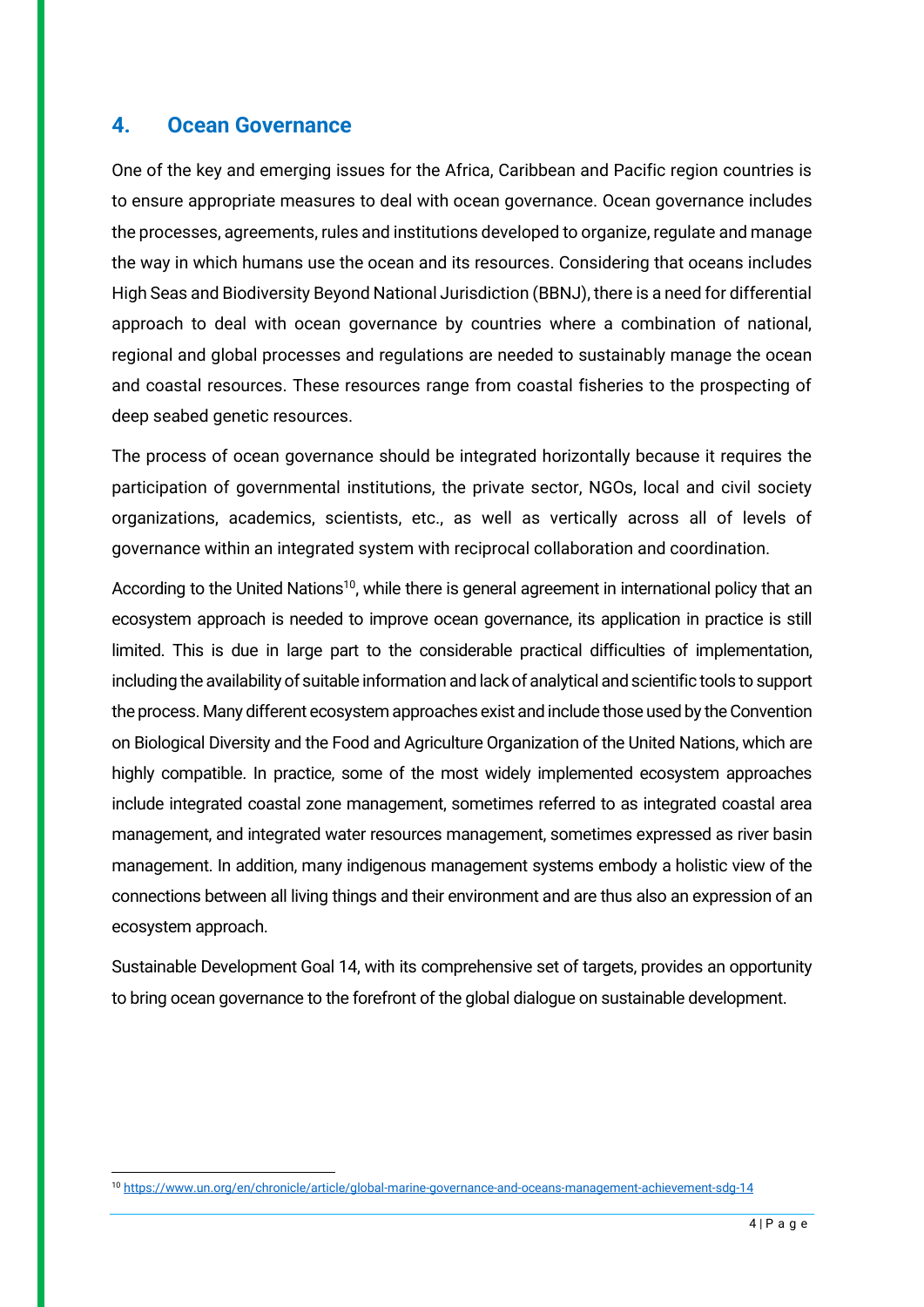It may be prudent for countries to focus on the following, when strengthening existing plans and/or developing new development plans.

- a. Developing national, sub-regional and regional action plans on ocean governance and management that aligns with emerging local and global priorities, including discussions through the biodiversity beyond national jurisdiction (BBNJ) framework
- b. Develop options for building robust blue economy options-based actions that are in support of local and national priorities and development needs, carefully considering issues of ocean mining, managing biodiversity, and
- c. Address ways to mainstream issues across sectors such as fisheries and ensure management is predictable and prgressive

#### **5. Supporting Development Plans through ACP MEAs 3 Programme**

In reslizing the above ideas, the ACP MEAs 3 programme plans to work with three regional hubs, viz. African Union Commission (AUC), the Caribbean Community (CARICOM) and the Secretariat of the Pacific Regional Environment Programme (SPREP), four regional seas conventions, namely the Abidjan Convention, Nairobi Convention, the Cartagena Convention and the Noumea Convention and a number of MEAs, including those focusing on biodiversity issues such as the Convention on Biological Diversity, Convention on Migratory Species, the Convention on International Trade in Endangered Species and those on chemicals issuses such as the Bsael, Rotterdam and Stockholm Conventions, the Minamata Convention, the Waigani Convention and those related to pollution such as the Bamako Convention to focus on the following:

- (i) Supporting design of transformative policies and action plans on MEAs
- (ii) and ocean governance;
- (iii) Preserving and sustaining ecosystems and biodiversity;
- (iv) Minimizing negative impacts of pollution, and
- (v) Fostering innovation in mainstreaming issues and approaches related to environment and the SDGs.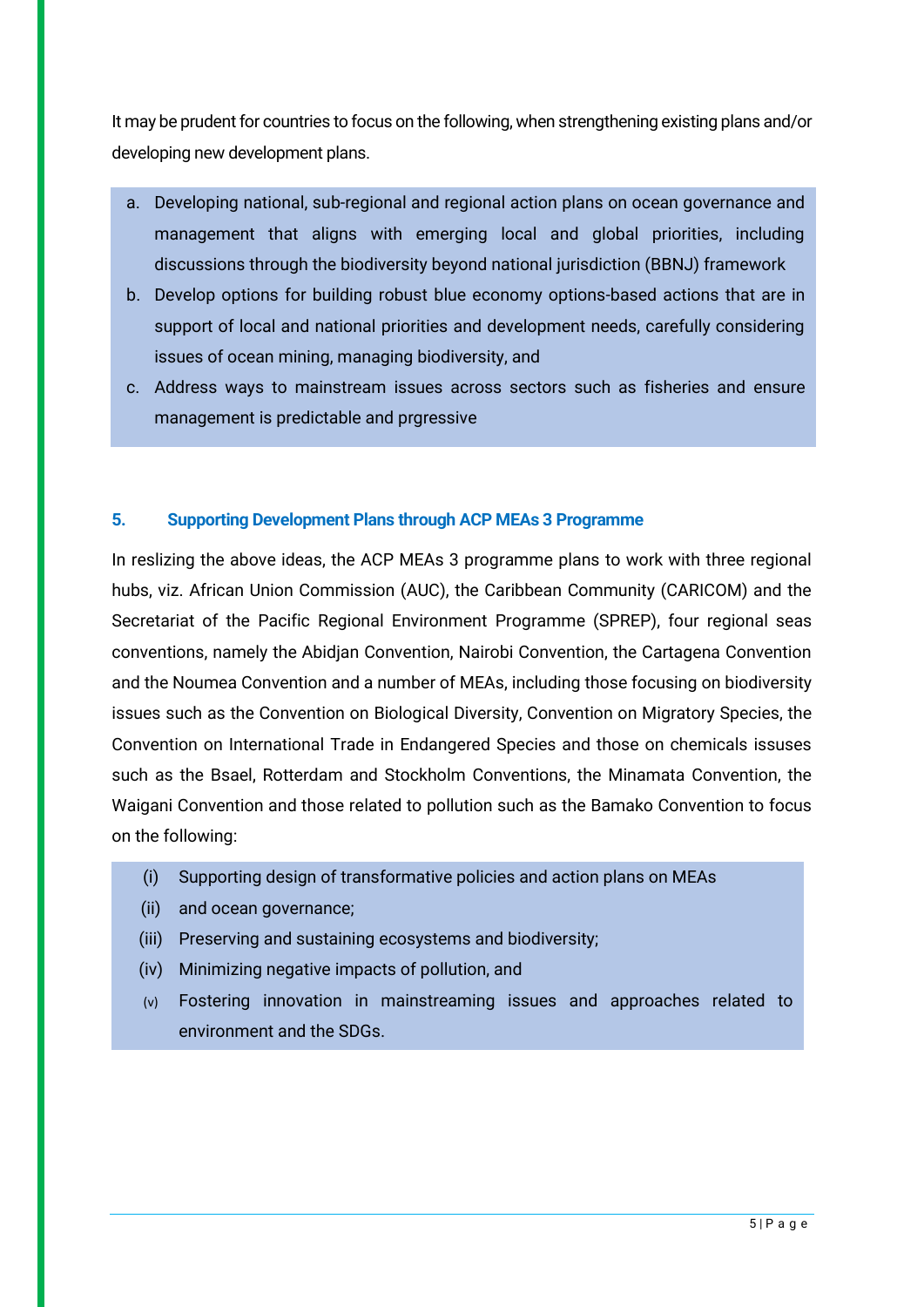The following table provides some entry points, from the ongoing ACP MEAs 3 programme, for designing such new development plan.

| <b>Priority issue under a New</b> |                                          |                               |
|-----------------------------------|------------------------------------------|-------------------------------|
| <b>Development Plan</b>           | <b>ACP MEAs 3 Activity(ies)</b>          | <b>Envisaged Impact</b>       |
| Developing strategies and         | Promote legal frameworks to support      | <b>This</b><br>result<br>will |
| plans that will need to           | shared responsibility and cooperative    | the<br>promote                |
| reflect an increased level        | efforts<br>the<br>among<br>participating | implementation<br>of          |
| of ambition to reduce             | countries in the international trade of  | previously<br>agreed          |
| significantly the use and         | hazardous waste, chemicals, including    | legal<br>upon<br>and          |
| risk of chemical                  | mercury and pesticides to protect        | institutional                 |
| pesticides, as well as the        | human health from their potential        | frameworks related            |
| use of fertilisers and            | harm;                                    | chemicals,<br>to              |
| antibiotics.                      | Reduction of the influx of waste         | including<br>mercury          |
|                                   | (plastics and other forms of human       | and wastes.                   |
|                                   | and industrial liquid and solid waste)   |                               |
|                                   | entering the marine environment of the   |                               |
|                                   | four regions.                            |                               |
| Supporting actions for            | Loss of biodiversity halted; greener     | Both terrestrial and          |
| designating, restoring and        | growth and more circular economies;      | marine ecosystems             |
| managing ecosystems               | human health and the environment         | are better                    |
| that provide essential            | more protected from hazardous            | desingated, restored          |
| services such as food,            | substances, including mercury and        | and managed, using            |
| fresh water and clean air,        | more transparency and efficient          | the MEAs and                  |
| and shelter.                      | management of natural resources;         | related instruments           |
|                                   | Providing strategic inputs and advice    | as guide posts.               |
|                                   | to the new Post 2020 global              |                               |
|                                   | biodiversity framework and enhancing     |                               |
|                                   | synergies between conservation,          |                               |
|                                   | chemicals and waste management as        |                               |
|                                   | well as pollution.                       |                               |
| Adopting a global                 | Enhanced capacity, processes and         | Countries are                 |
| framework to halt                 | infrastructure to enforce and comply     | providing inputs to           |
| biodiversity loss (the CBD        | with selected Multilateral               | finalizing the new            |
|                                   |                                          | <b>Global Biodiversity</b>    |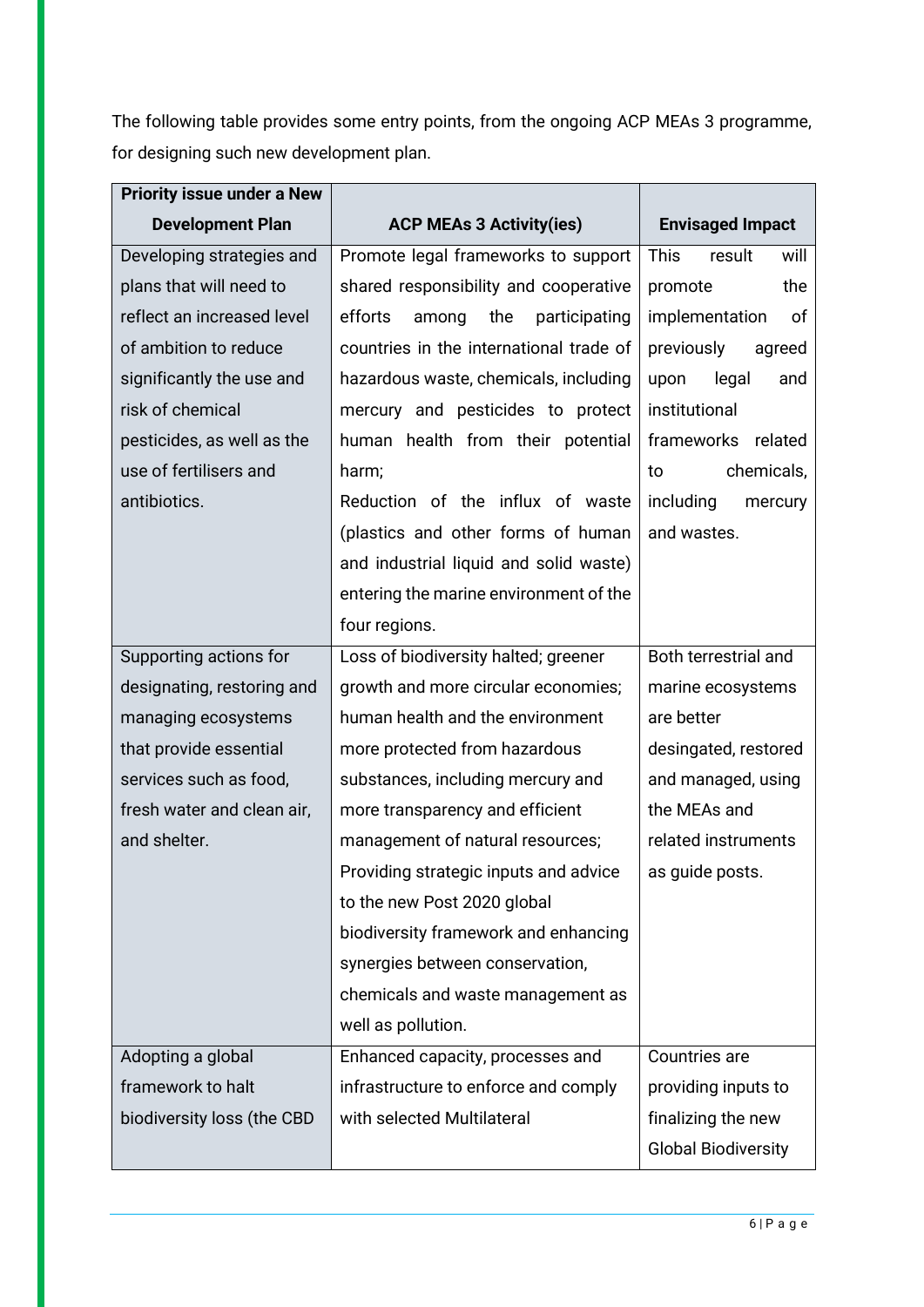| COP 15 new global           | Environmental Agreements related to     | Framework and         |
|-----------------------------|-----------------------------------------|-----------------------|
| biodiversity framework).    | biodiversity;                           | work on developing    |
|                             | Improved national frameworks,           | national plans for    |
|                             | legislations and mechanisms for the     | subsequent            |
|                             | effective implementation of MEAs        | implementation with   |
|                             | related to biodiversity;                | full participation of |
|                             | Organizing communication and            | all relevant          |
|                             | outreach programmes, including          | stakeholders.         |
|                             | targeting politicians.                  |                       |
| Developing sustainable      | <b>Enhance the overall Governance</b>   | Enhanced planning     |
| 'blue economy' models,      | Framework of regional seas              | and rolling out of    |
| strategies and action       | conventions with focus on supporting    | national and/or       |
| plans will have to play a   | blue economy approaches.                | regional blue         |
| central role in alleviating |                                         | economy strategies    |
| the multiple demands fo     |                                         | and provision of      |
| resource use, securing      |                                         | inputs to governing   |
| local livelihoods and       |                                         | bodies of relevant    |
| strengthening national      |                                         | conventions and       |
| economies.                  |                                         | processes, incuding   |
|                             |                                         | those related to      |
|                             |                                         | ABNJ/BBNJ.            |
| Engage with the private     | Effective communications, outreach      | Enhanced              |
| sector to enhance           | and awareness-raising for increased     | engagement of         |
| sustainable business        | stakeholder engagement, including       | diverse stakeholder   |
| practices.                  | political will among decision-makers;   | groups in setting     |
|                             | Organization of specific programmes     | targets and           |
|                             | targeting private sector related to key | implementing the      |
|                             | MEAs and convention processes.          | same.                 |
| Ensure support to new       | Promote the exchange of information,    | Inter-regional        |
| technologies, including on  | technologies through South-South        | collaboration         |
| data management,            | cooperation, including among regional   | enhanced.             |
| sustainable solutions and   | institutions.                           |                       |
| disruptive innovations.     |                                         |                       |
| Invest in education and     | Provide targeted strategic              | Participation and     |
| skill development that      | communication and awareness             | engagement            |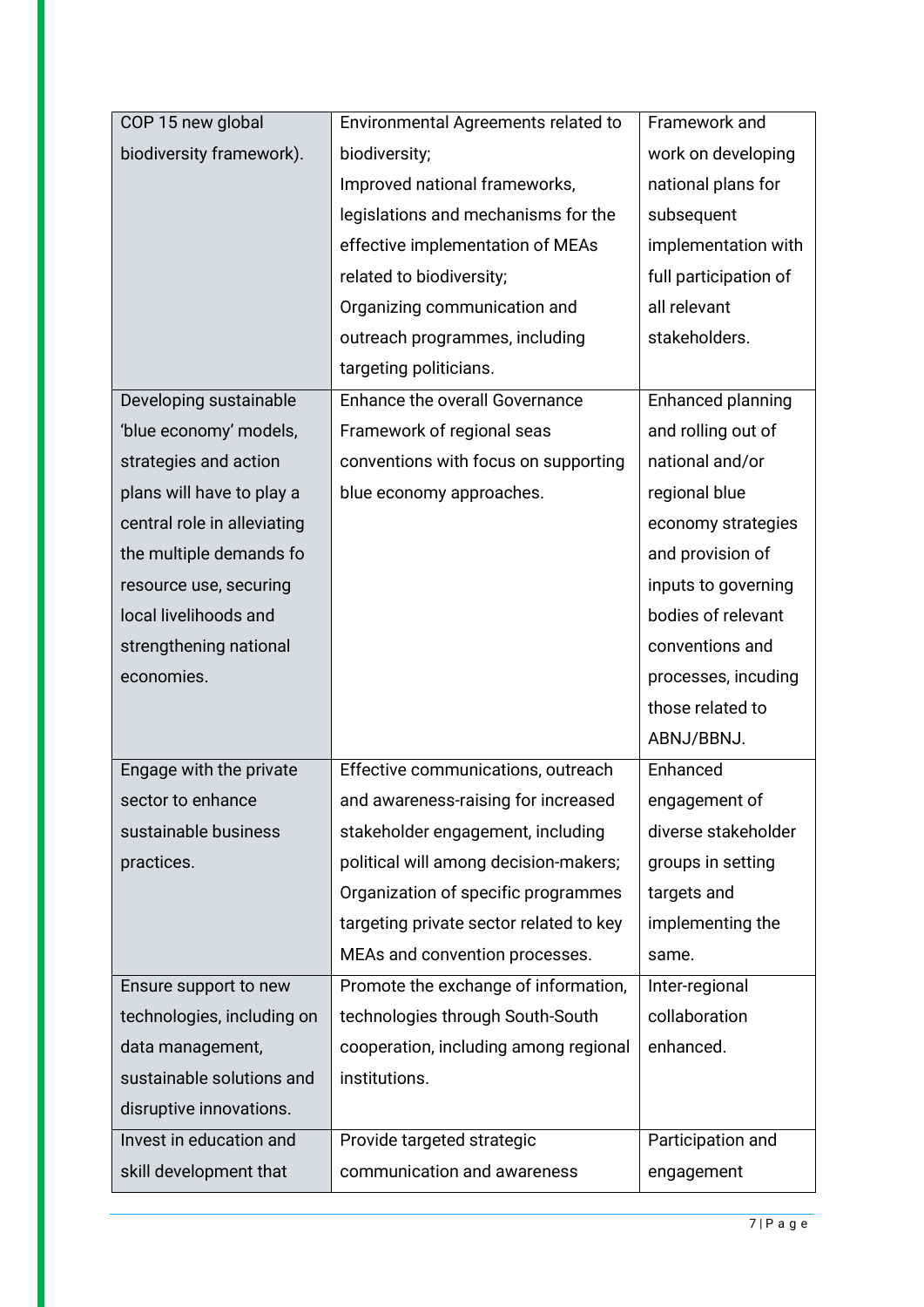| supports experiential       | raising activities to engage with    | enhanced for         |
|-----------------------------|--------------------------------------|----------------------|
| learning and life-long      | diverse stakeholder groups.          | effective compliance |
| learning, using modern      |                                      | to and               |
| and traditional             |                                      | implemementation     |
| approaches and              |                                      | of MEAs,             |
| knowledge systems.          |                                      | conventions and      |
|                             |                                      | related processes.   |
| Strengthen pro-active re-   | Support South-South exchanges and    | Skill development    |
| skilling and upskilling to  | learning.                            | for ecological       |
| reap the benefits of the    |                                      | transition is        |
| ecological transition.      |                                      | enhanced by better   |
|                             |                                      | inter-regional       |
|                             |                                      | cooperation on key   |
|                             |                                      | issues and actions.  |
| Invite stakeholders to use  | Focus on legal and institutional     | Enhanced             |
| the available platforms to  | reviews and suport exchange of       | engagement of all    |
| simplify legal and          | experiences on key topics related to | relevanstakeholders. |
| regulatory framewroks       | enhanced management of               |                      |
| that deliver and respond to | biodiversity, chemicals, wastes and  |                      |
| emerging needs of           | pollution.                           |                      |
| sustainable development.    |                                      |                      |

#### **6. Conclusions**

The current project, in support of countries from Africa, the Caribbean and the Pacific, is in its third phase with focus on increasing enforcement of and compliance with key MEAs and support better ocean governance. The project, as elaborated in the table above, aims to further strengthen the influence, through its actions, to build an inclusive agenda that aims to re-look at environmental management and sustainable development that is responsive and specific.

Actions in support of implementing the project will focus on enhancing the rationale of designing a new development plans besides supporting the actions to further strengthen country collaborations.